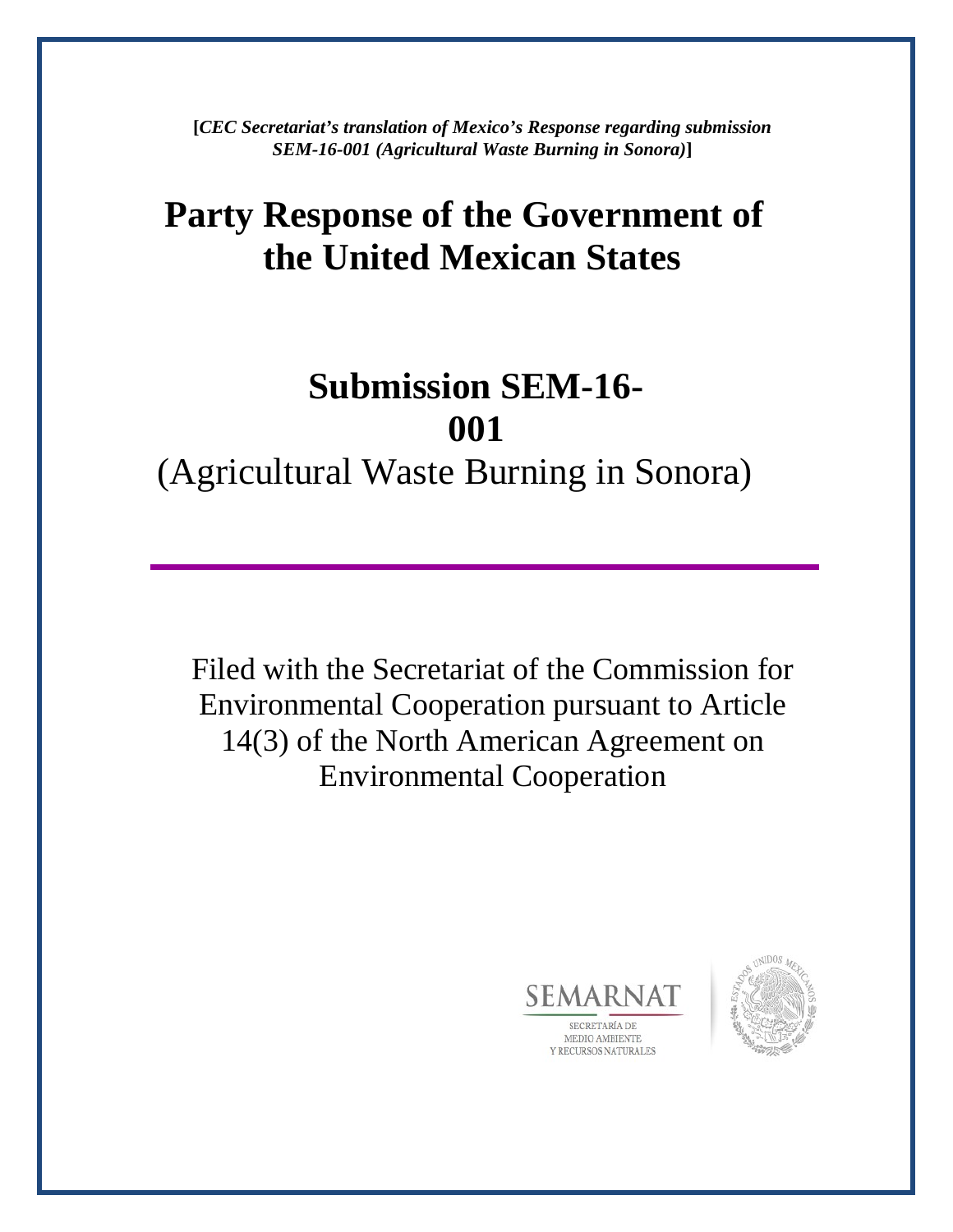#### **I. INTRODUCTION**

On 22 January 2016, a resident of the municipality of Caborca, state of Sonora, who designated his name and identifying information as confidential in accordance with Article 11(8) of the North American Agreement on Environmental Cooperation (NAAEC) (the "Submitter"), filed an NAAEC Article 14 submission with the Secretariat of the Commission for Environmental Cooperation ("Secretariat") asserting that Mexico is failing to effectively enforce its environmental law in relation to the air pollution generated by the burning of asparagus crop residues in that municipality.

On 2 March 2016, the Secretariat found that Submission SEM-16-001 (*Agricultural Waste Burning in Sonora*) did not meet all the eligibility requirements of NAAEC Article 14(1) and, pursuant to sections 6.1 and 6.2 of the *Guidelines for Submissions on Enforcement Matters under Articles 14 and 15 of the North American Agreement on Environmental Cooperation* ("Guidelines"), notified the Submitter that he had 60 working days in which to file a revised submission, which was in fact filed by the Submitter on 29 April 2016.

On 13 June 2016, the Secretariat issued a second determination ("Article 14(1)(2) Determination") finding that Submission SEM-16-001 met all the requirements of NAAEC Article 14(1) and (2) and requesting a response from the Government of Mexico in regard to the effective enforcement of the following environmental laws in connection with air pollution caused by crop residue burning in the municipality of Caborca, state of Sonora:

- a) Articles 144, 146, and 172 of the Environmental Protection Bylaw of the Municipality of Caborca (*Reglamento de Equilibrio Ecológico y Protección al Medio Ambiente del Municipio de Caborca*—REEPMA), in relation to the implementation of air quality measurement systems and corresponding action measures;
- b) REEPMA Article 151, in relation to the prohibition on emitting pollutants in excess of the maximum permissible levels applicable to crop residue burning;
- c) REEPMA Article 167, in relation to the implementation of the measures necessary to prevent and control air-pollution-related environmental contingencies;
- d) REEPMA Articles 168 and 169, in relation to the issuing of crop residue burning permits;
- e) REEPMA Article 170, in relation to alleged public health alteration, harm, or nuisance during open-air burning, and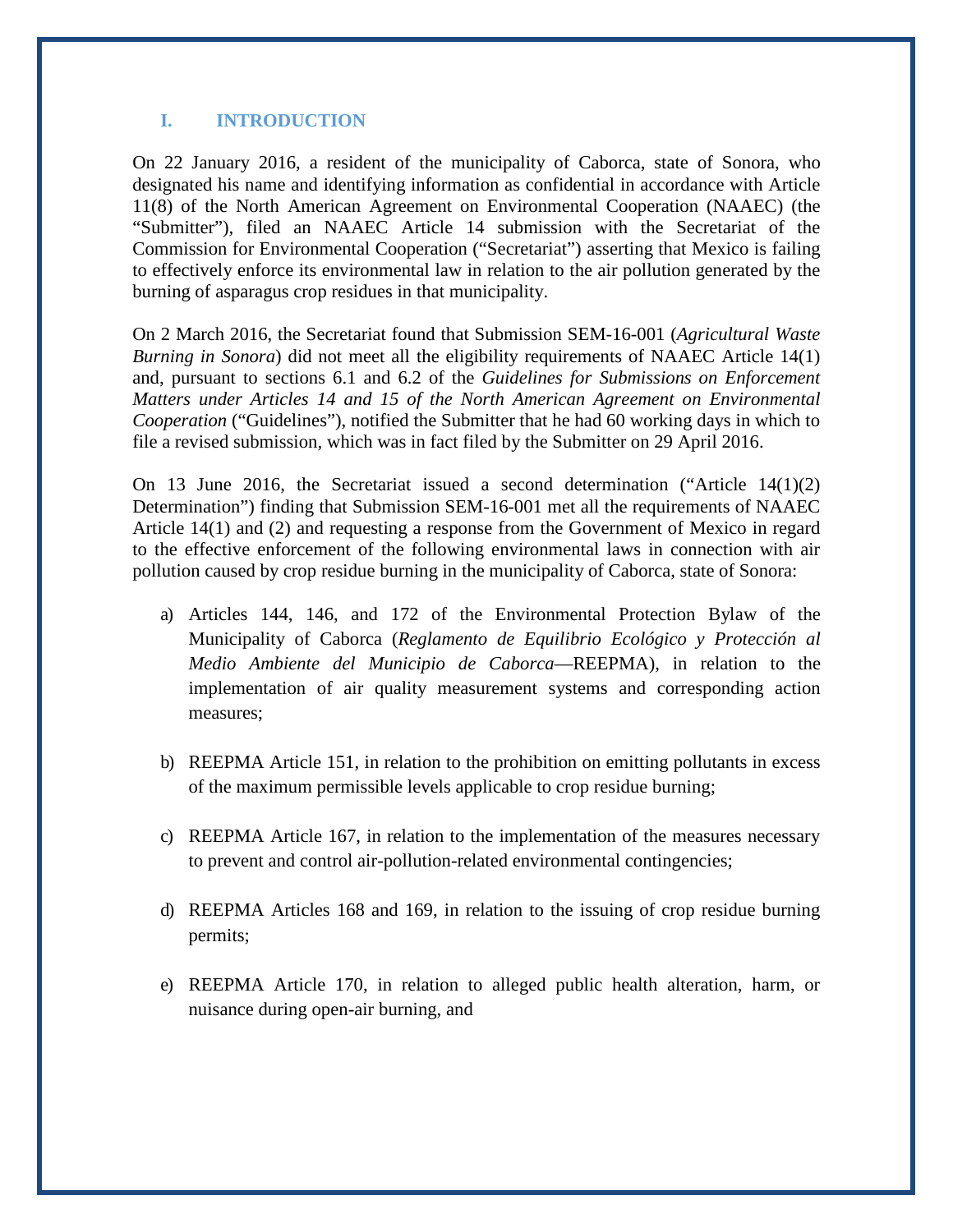f) sections 4.0, 4.1.3, 4.1.14, 4.2, 5.1.3, 5.1.5, 5.2, 5.2.2, 7, and 7.4, as well as paragraphs 2.4.3 and 2.4.6 of Part III of the Technical Appendix to Mexican Official Standard NOM–015-Semarnat/Sagarpa-2007, *Establishing technical specifications for fire use methods on forested land and agricultural land* (NOM– 015), on the Application of Burning Methods.

The Government of the United Mexican States hereby issues this Party Response pursuant to NAAEC Article 14(3) and the Guidelines, providing information requested by the Secretariat in its Article 14(1)(2) Determination and referring to each and every assertion made by the Submitter in his Revised Submission.

## **II. PARTY RESPONSE IN REGARD TO AIR QUALITY MEASUREMENT**

## **A) Submitter's Assertions and Secretariat's Determination**

In relation to the effective enforcement of the environmental law under this heading, the Submitter asserts that the municipality of Caborca and the farmers are failing to conduct air quality measurement, and that it is therefore impossible to know the extent to which the maximum permissible limits established by the applicable law are being exceeded.

For its part, the Secretariat, in its Article 14(1)(2) Determination, requested a response from the Government of Mexico in relation to the enforcement of REEPMA Articles 144, 146, and 172 in connection with the implementation of air quality measurement systems and the corresponding action measures to which the Submitter refers.

#### **B) Party Response**

The environmental law at issue in this section provides as follows:

**Article 144.-** For the prevention and control of air pollution, the following criteria shall be considered:

- *I.* air quality shall be satisfactory in all human settlements and all areas of the municipality;
- *II.* air pollutant emissions, whether from artificial or natural sources, and whether from fixed or mobile sources, shall be controlled in order to guarantee air quality that is satisfactory for the well-being of the population and for ecological stability;
- *III.* protecting air quality is the responsibility of the municipality and of society at large;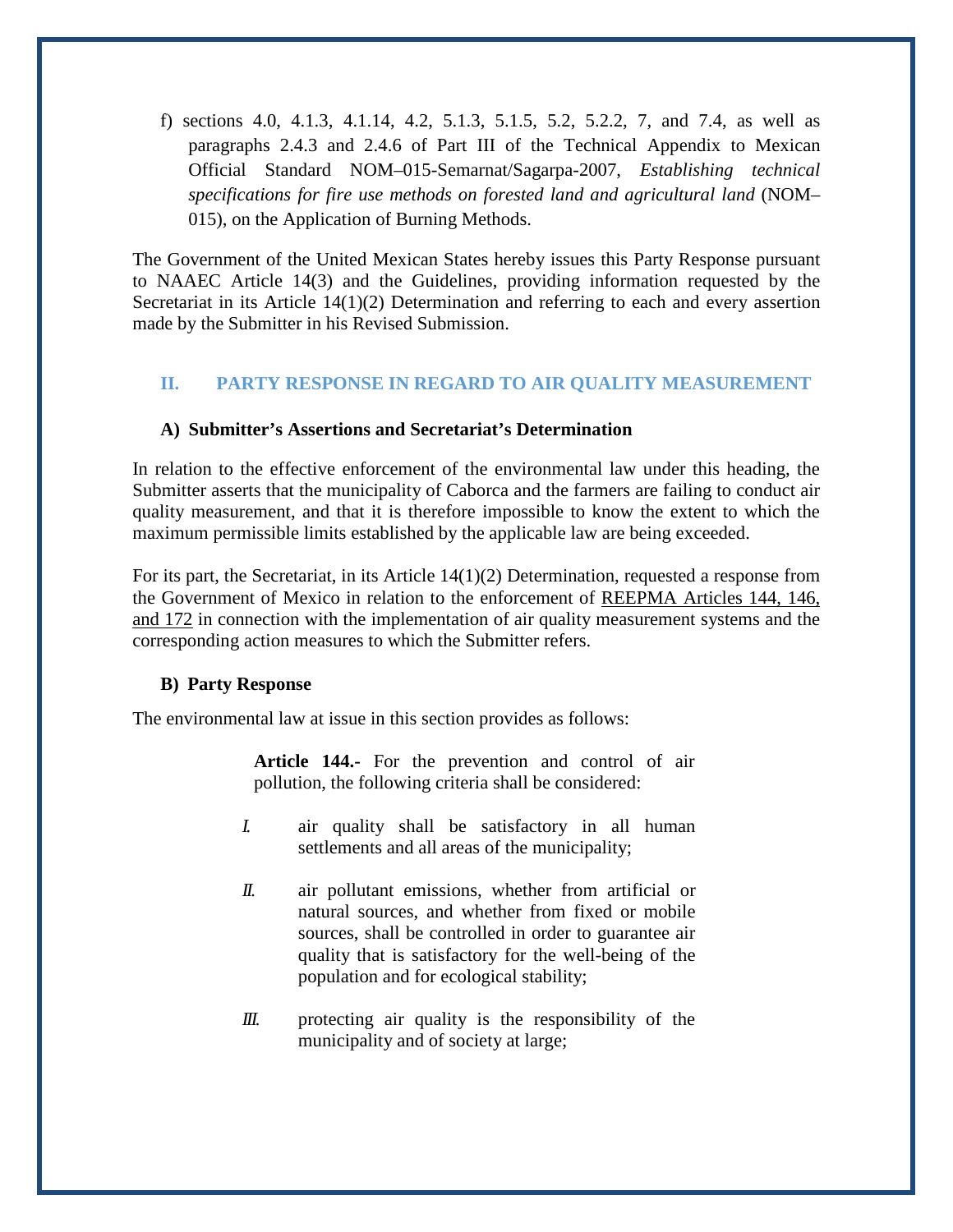- *IV.* programs concerning reforestation, verification of pollutant emissions, development of clean technologies compliant with environmental criteria, and soil protection shall be contemplated with a view to achieving environmental efficiency, so as to preserve the integrity and stability of the components of the atmosphere, and
- *V.* the preservation and sustainable use of the atmosphere is the joint responsibility of the authorities and the citizens.

**Article 146.-** The Department shall have the following responsibilities, within the scope of its jurisdiction:

- *I.* to control air pollution on municipal property, as well as from fixed sources under municipal jurisdiction that function as industrial, commercial, or service establishments;
- *II.* to apply the general criteria established by this Bylaw for the protection of the atmosphere, in municipal urban development plans;
- *III.* to require the parties responsible for the operation of fixed sources under municipal jurisdiction to refrain from exceeding the maximum permissible limits for pollutant emissions, in accordance with the applicable Mexican Official Standards, state environmental standards, and other environmental criteria or guidelines established in this Bylaw;
- *IV.* to establish and operate air quality monitoring systems, using technological devices meeting Mexican Official Standards and state environmental standards for this purpose;
- *V.* to produce environmental monitoring reports and keep them up to date;
- *VI.* to formulate and apply air quality management programs based on Mexican Official Standards and state environmental standards in order to establish environmental quality on the territory of the municipality;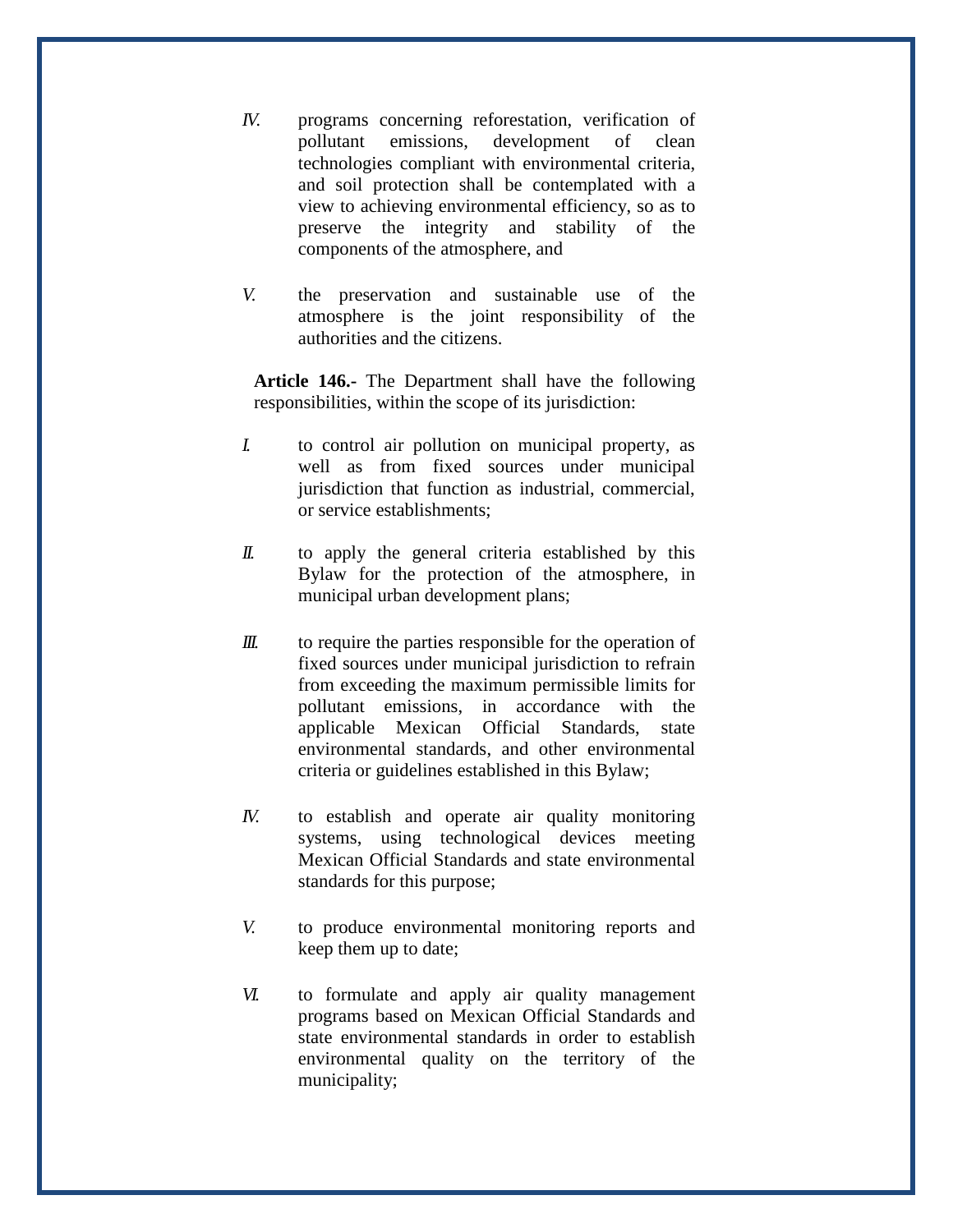- *VII.* to arrange, with the parties responsible for the operation of pollution sources, the application of new environmentally compatible or efficient technologies, with a view to reducing or eliminating their air emissions, and
- *VIII.* to exercise any other powers vested in them by other applicable provisions.

**Article 172.-** The Department [of Urban Development and Environment] shall establish and operate air quality monitoring systems with a view to evaluating the ambient air quality of population centers in accordance with the parameters set out in the applicable Mexican Official Standards, with the technical support of the environmental authorities and the academic or research institutions, and shall deliver the local air quality monitoring reports to these entities for incorporation into the National Environmental Information System in accordance with the applicable coordination agreements.

As regards the specific issue raised by the Submitter in relation to REEPMA Article 172, concerning the implementation of air quality measurement systems to provide certainty as to the quantities and types of air pollutants emitted as a consequence of the open-air burning of crop residues in the municipality of Caborca, Sonora, it is noted that the Municipal Council of Caborca possesses neither a measurement instrument nor the technology necessary for such purposes, stating that it is in the process of costing out equipment of that nature and seeking the funding necessary to purchase it.

Notwithstanding the foregoing, it should be noted that pursuant to NAAEC Article 45(1)(b), "A Party has not failed to "effectively enforce its environmental law … in a particular case where the action or inaction in question by agencies or officials of that Party results from *bona fide* decisions to allocate resources to enforcement in respect of other environmental matters determined to have higher priorities." In addition to preserving the discretionary power of the administrative authorities to determine those matters to be given priority in a context of limited public resources, this NAAEC provision aims to ensure the effective and rational use of such resources, preserving the authorities' power to solve environmental problems in the least costly and most effective manner possible. Thus, as stated in Part III of this Party Response, the competent authorities have, by means of the Program (as this term is defined below), taken other measures to control and monitor air pollution on property and in areas under municipal jurisdiction, exercising their powers pursuant to REEPMA Article 146 and in accordance with the Mexican Official Standards and the state environmental standards.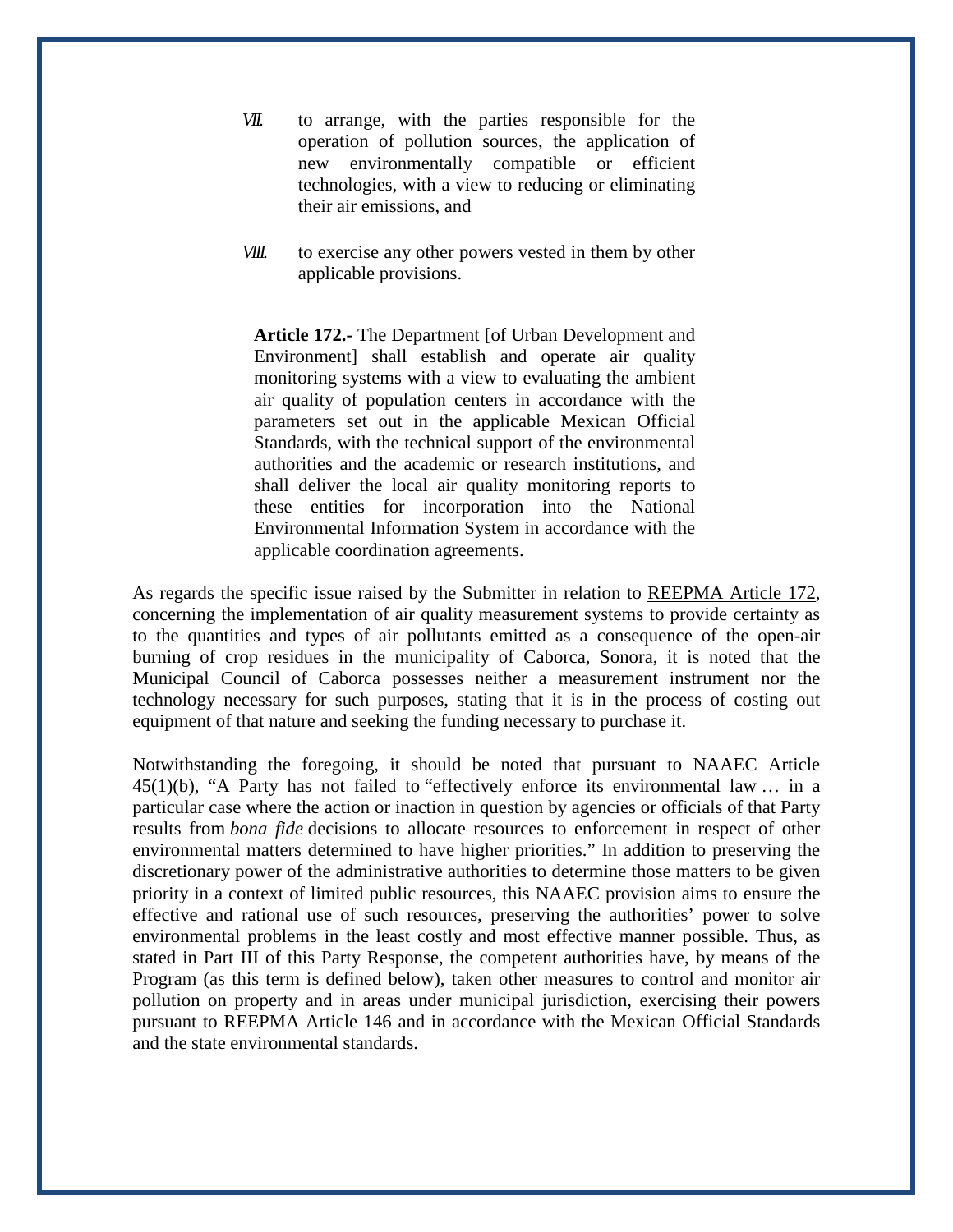Therefore, even though the Municipal Council of Caborca lacks pollution measurement devices and technology, measures have in fact been taken to monitor emissions from crop residue burning, and these emissions have been found to be acceptably within the parameters established by REEPMA Article 144 paragraph I; air pollution emissions have in fact been controlled pursuant to REEPMA Article 144 paragraph II, and pollutant emission verification programs have been established in accordance with REEPMA Article 144 paragraph III; the foregoing all in accordance with the Program discussed in detail in the next section of this Party Response.

## **III. PARTY RESPONSE IN RELATION TO THE PROHIBITION ON POLLUTANT EMISSIONS IN EXCESS OF THE MAXIMUM PERMISSIBLE LIMITS APPLICABLE TO CROP RESIDUE BURNING AND IN RELATION TO THE IMPLEMENTATION OF MEASURES TO PREVENT AND CONTROL ENVIRONMENTAL CONTINGENCIES**

## **A) Submitter's Assertions and Secretariat's Determination**

In regard to the matters at issue in this section, the Submitter asserts that REEPMA Article 151 prohibits open-air burning where it may cause environmental instability or have an impact on air quality, as is the case of the burning taking place in the municipality of Caborca. Moreover, the Submitter asserts that the Municipal Council of Caborca is failing to enforce REEPMA Article 167 by failing to implement the measures necessary to prevent and control air pollution and environmental contingencies affecting the population when air pollution parameters are exceeded, as often occurs during the burning season.

For its part, the Secretariat, in paragraphs  $24(ii)$  and (iii) of its Article  $14(1)(2)$ Determination, requested a response from the Government of Mexico in relation to the following provisions of Mexican environmental law:

- REEPMA Article 151, as regards the prohibition on emitting pollutants in excess of the maximum permissible levels applicable to crop residue burning, and
- REEPMA Article 167, as regards the taking of the measures necessary to prevent and control air-pollution-related environmental contingencies.

#### **B) Party Response**

Since the two requests for a response are interrelated, the Government of Mexico is providing a combined response to both in this section of its Party Response.

The environmental law at issue in this section provides as follows: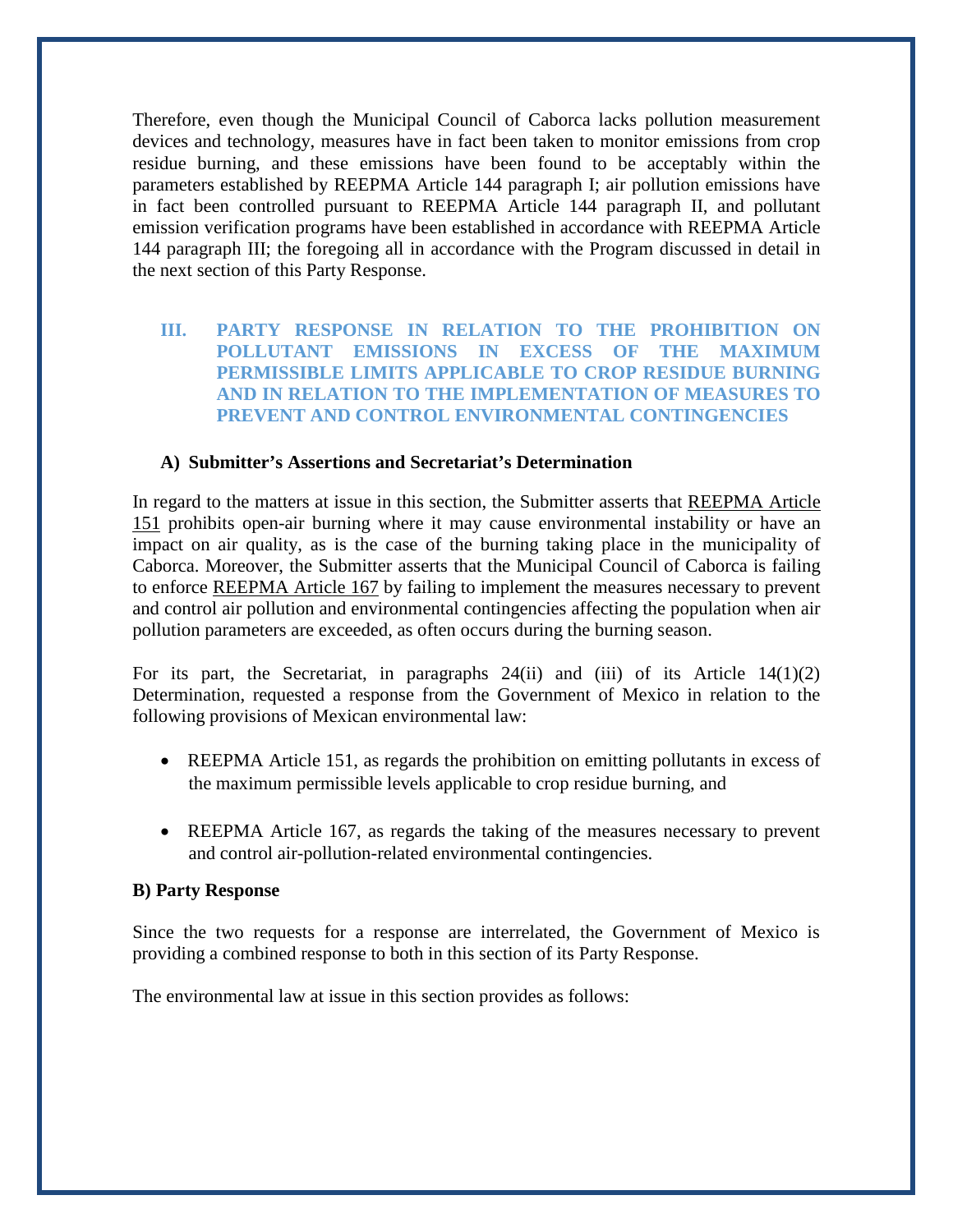**Article 151.-** The open-air burning of urban solid waste is prohibited, as is that of the vegetation resulting from the clearing, felling, or removal of vegetation from any land, for the purposes of construction or for any other purpose. The municipality may only issue approvals where the burning does not create an environmental risk or impact on air quality and is justified on applicable grounds, in the opinion of the competent authorities. The incineration of any waste by controlled methods, with the exception of such waste as is considered hazardous under the General Act or other federal legislation, shall remain subject to the emissions provisions of the [Sonora State Environmental Protection Act].

**Article 167.-** The Municipal Council, acting by the Department [of Urban Development and Environment] and in coordination with the Municipal Civil Protección Unit, shall take the measures necessary to prevent and control air pollution-related environmental contingencies, for a given area and/or for the whole population of the municipality, where the air quality parameters established by the Mexican Official Standards are exceeded.

Pursuant to the above-transcribed provisions of the REEPMA, an annual program has been applied for the last six years in the municipality of Caborca to administer the controlled burning of asparagus in the months of December and January. With a view to implementing this program and reinforcing measures to prevent environmental contingencies caused by crop residue burning, especially the burning of asparagus plants; in fulfillment of the mandate contained in the REEPMA, and in conformity to the principles of joint responsibility and participation by the authorities and the public in improving air quality and reducing and controlling air pollution as prescribed by the REEPMA, the Municipal Council of Caborca, for the 2015–2016 season, issued the *Program to Administer the Controlled Burning of Asparagus in Compliance with NOM–015-SEMARNAT/Sagarpa-2007* (the "Program"), in concert with Public Health Jurisdiction No. 2 of the Sonora State Ministry of Health, and with the collaboration of Rural Development Center (*Centro de Apoyo al Desarrollo Rural—*CADER) no. 02, Caborca, of the Ministry of Agriculture, Livestock Production, Rural Development, Fisheries, and Food (*Secretaría de Agricultura, Ganadería, Desarrollo Rural, Pesca y Alimentación*—Sagarpa); Rural Sustainable Development District (*Distrito de Desarrollo Rural Sustentable—*DDR) no. 139, Caborca, Sonora; the National Institute of Forest, Agriculture, and Livestock Research (*Instituto Nacional de Investigaciones Forestales, Agrícolas y Pecuarias*—Inifap) of Sagarpa; the Local Phytosanitary Committee (*Junta Local de Sanidad Vegetal*) of Caborca (a farmers' organization that assists Sagarpa); the Asparagus Commission of the Asociación Agrícola de Productores de Frutas y Hortalizas de Caborca, A.C., and the Asociación de Usuarios del Distrito de Riego 037, Altar, Piquito, Caborca, A.C.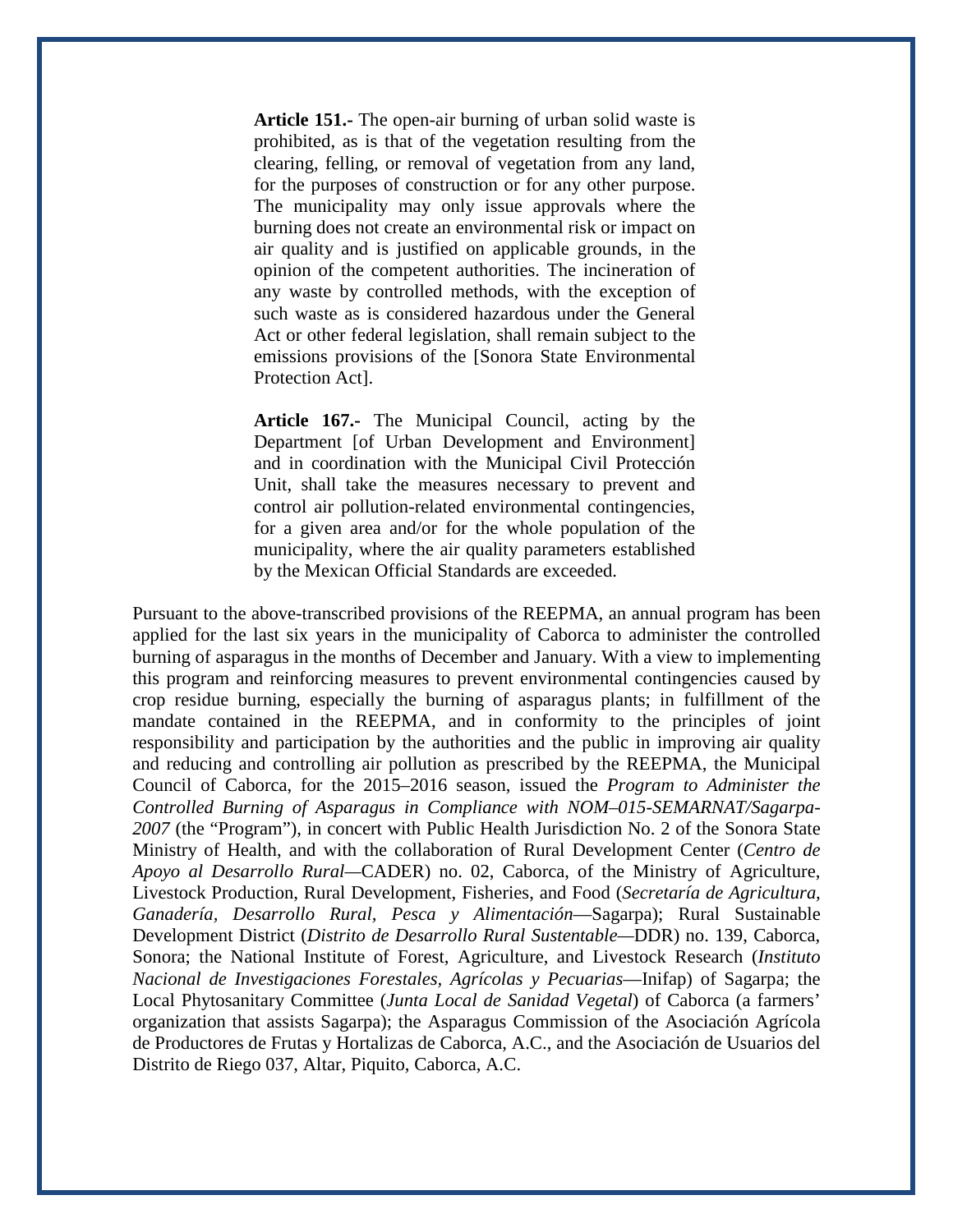This Program was adopted at the meeting held 24 November 2015 at the office of the Mayor of Caborca, the minutes of which are attached to this Party Response as **Appendix A**. It was stated at this meeting that the controlled burning of asparagus program was to be implemented for the sixth consecutive year, in conformity with NOM–015, and those present were informed that all the region's asparagus growers were willing to comply with the program proposed by the Local Phytosanitary Committee, with a view to substantially diminishing the impacts of the controlled burning of asparagus.

The main provisions of the Program are as follows:

- Inspections to ascertain compliance with the Program will be conducted by personnel of the Local Phytosanitary Committee.
- The growers commit to full cooperation with the inspections to be performed by the personnel of the Local Phytosanitary Committee.
- The maximum daily area of burning is limited to 3.5% of the total area under cultivation; that is, of the 9,000 hectares under asparagus cultivation in the region, no more than 315 hectares may be burned in a single day.
- Burning is to be planned more rigorously as from the time the asparagus plants are cut down.
- The Sapos and La Almita regions being the most critical, the companies operating there (Las Tres Californias, Hortícola del Desierto, and Exportadora de Caborca), are not permitted to all burn crop residues on the same day.
- The burning schedule will be from 11:00 a.m. to 3:00 p.m., regardless of whether conditions are favorable at later hours.
- Unused hours allotted for burning may not be banked for use on subsequent days, nor may the permitted burning area be exceeded on any given day in anticipation of unfavorable subsequent weather.
- Each grower must submit its burning plan to the Local Phytosanitary Committee by November 30 to allow for any necessary adjustments to planning and programming.
- Each grower shall pay the sum of 30 Mexican pesos per hectare burned.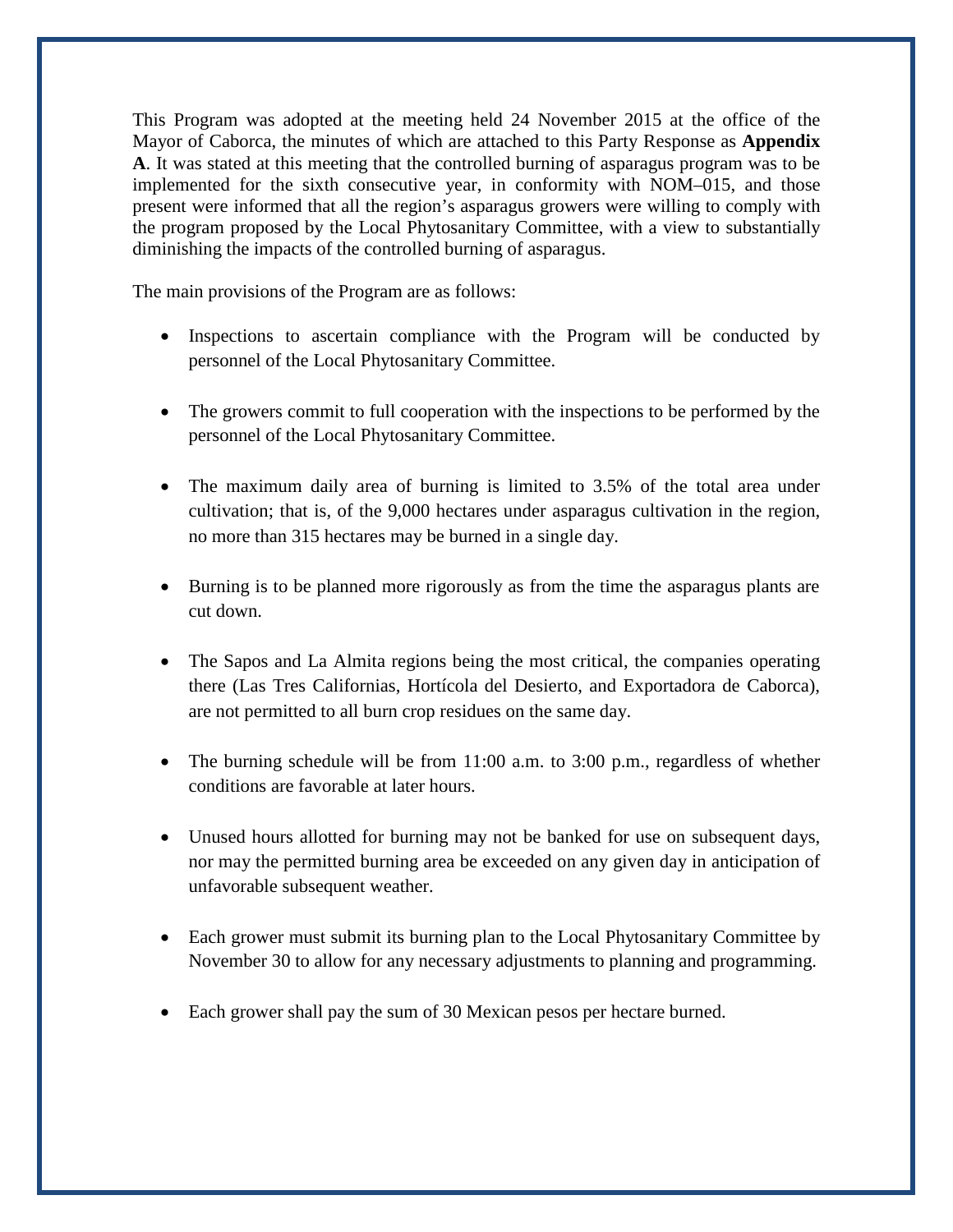- Growers who fail to comply with the Program are subject to fines, and the Municipal Council of Caborca is responsible for levying and collecting such fines.
- The Local Phytosanitary Committee agrees to coordinate the Program only if full grower cooperation is obtained and the authorities acquit themselves of their responsibilities under the Program.

In fulfillment of the Program, burning was monitored daily. On only one day, 2 January 2016, was a contingency recorded due to excessive burning as a consequence of noncompliance with the Program; the corresponding sanctions were applied.

In addition, the Sonora State Environmental Attorney (*Procuraduría Ambiental del Estado de Sonora*—Proaes), acting by its Office Manager and its Director of Inspection and Surveillance, held a meeting on 10 June 2016 with the Mayor of Caborca, as well as with the Municipal Secretary and the Environmental Coordinator of the City of Caborca, at which it was agreed to coordinate activities in order to address the matter of open-air burning in anticipation of the 2016–2017 season. Efforts would be made to arrange a meeting with the region's farmers in order to propose research aimed at improving burning practices and thereby to minimize the resulting pollution, as well as to work on implementing new practices for better final disposal of asparagus crop residues.

Proaes representatives participated in other meetings similar to the one held with the representatives of the Municipal Council of Caborca, such as a meeting on 27 May 2016 with the Mayor of Cajeme, Sonora, as well as with the Municipal Secretary and the Director of Environmental Affairs of that municipality, for the purpose of addressing the problem of crop residue burning comprehensively, for the whole region.

In the manner described above, the competent authorities of the municipality of Caborca are complying with REEPMA Article 167, among other REEPMA provisions adduced in the Submission, concerning the prevention and control of air-pollution-related environmental contingencies. Likewise, the measures described in this section of the Party Response are being implemented in accordance with REEPMA Article 151, so that the burning of asparagus crop residues does not cause an environmental risk, striving for the minimization of air quality impacts, with the understanding that, as discussed below, crop residue burning is justified since it has beneficial effects on the asparagus crop and on the control of asparagus pests and diseases, and with the further consideration that agriculture is the principal economic activity of the municipality, generating 3.3 million pesos per day and over \$4.6 billon pesos per year.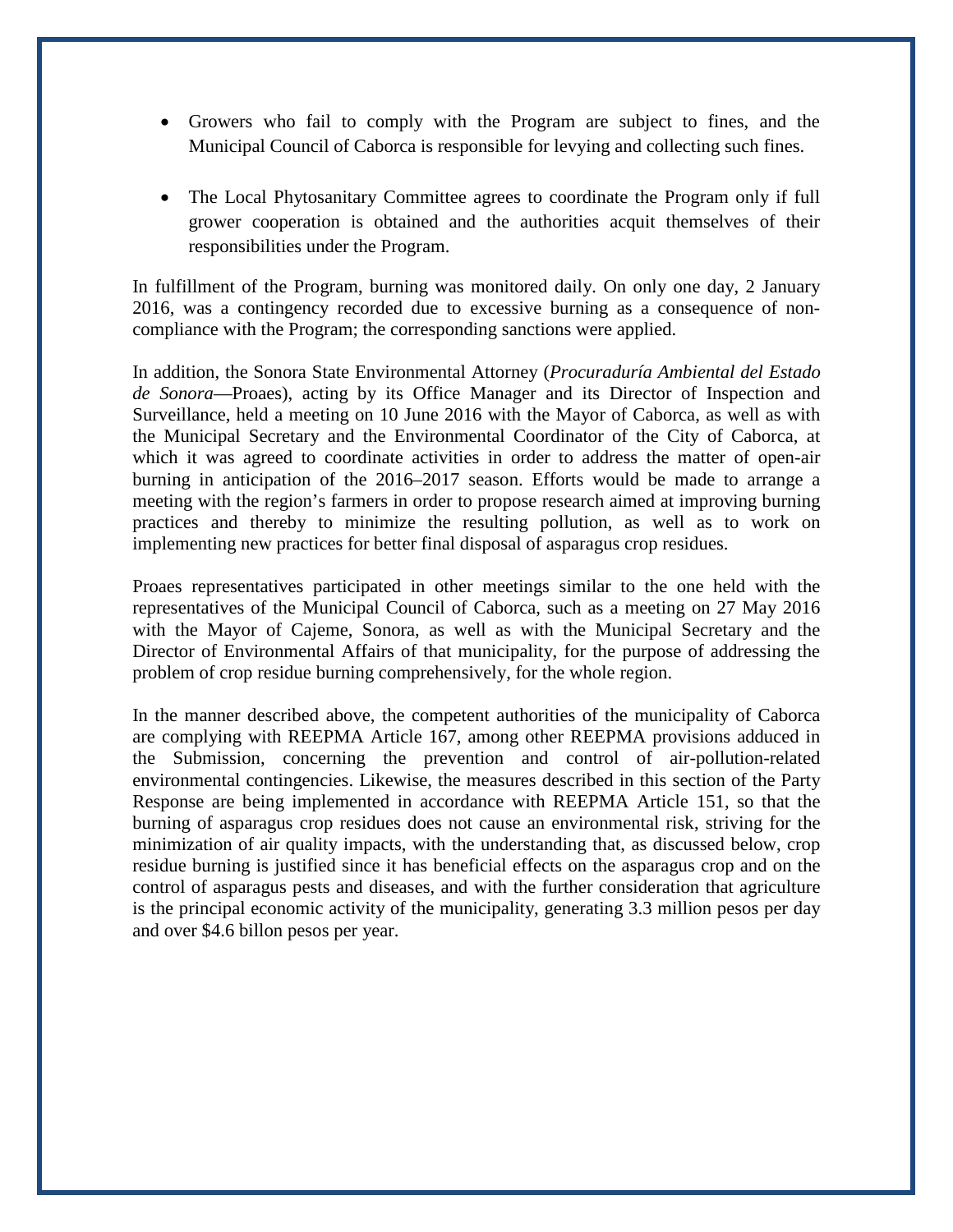## **IV. PARTY RESPONSE IN REGARD TO CROP RESIDUE BURNING PERMITS**

#### **A) Submitter's Assertions and Secretariat's Determination**

In relation to the matter at issue in this section, the Submitter asserts that open-air burning of crop residues is being carried out without the approvals contemplated in REEPMA Articles 168 and 169, and that no such permit has ever been issued even though crop residue burning is in fact taking place. In addition, the Submitter asserts that when he requested the burning permits issued for the 2015 season, all he obtained from the municipal authorities were documents concerning the burning schedule.

For its part, the Secretariat requested a response from the Government of Mexico in relation to REEPMA Articles 168 and 169, with reference to the issuing of crop residue burning permits.

#### **B) Party Response**

The environmental law at issue in this section provides as follows:

**Article 168.-** Open-air burning in areas under municipal jurisdiction shall only be permitted where carried out with the approval of the Department [of Urban Development and Environment] and with adherence to the applicable Mexican Official Standards, and as regards agricultural burning, it shall:

- *I.* conform to the provisions of NOM-015- Semarnat/Sagarpa, and
- *II.* be covered by all documentation and forms prescribed by NOM-015-SEMARNAT/SAGARPA, in the manner prescribed therein, submitted to the Department of Urban Development and Environment, with copies to the competent agricultural authority and the municipal civil protection unit.

**Article 169.-** To obtain the permit mentioned in the preceding article, the interested party shall apply to the Department [of Urban Development and Environment] in writing at least fifteen working days prior to the intended date of the event, with copies to the competent agricultural authority and the municipal civil protection unit, fully justifying the necessity of the activity. The Department [of Urban Development and Environment] shall review the application and issue a decision within a period not to exceed fifteen working days, either unconditionally approving, conditionally approving, or denying the permit.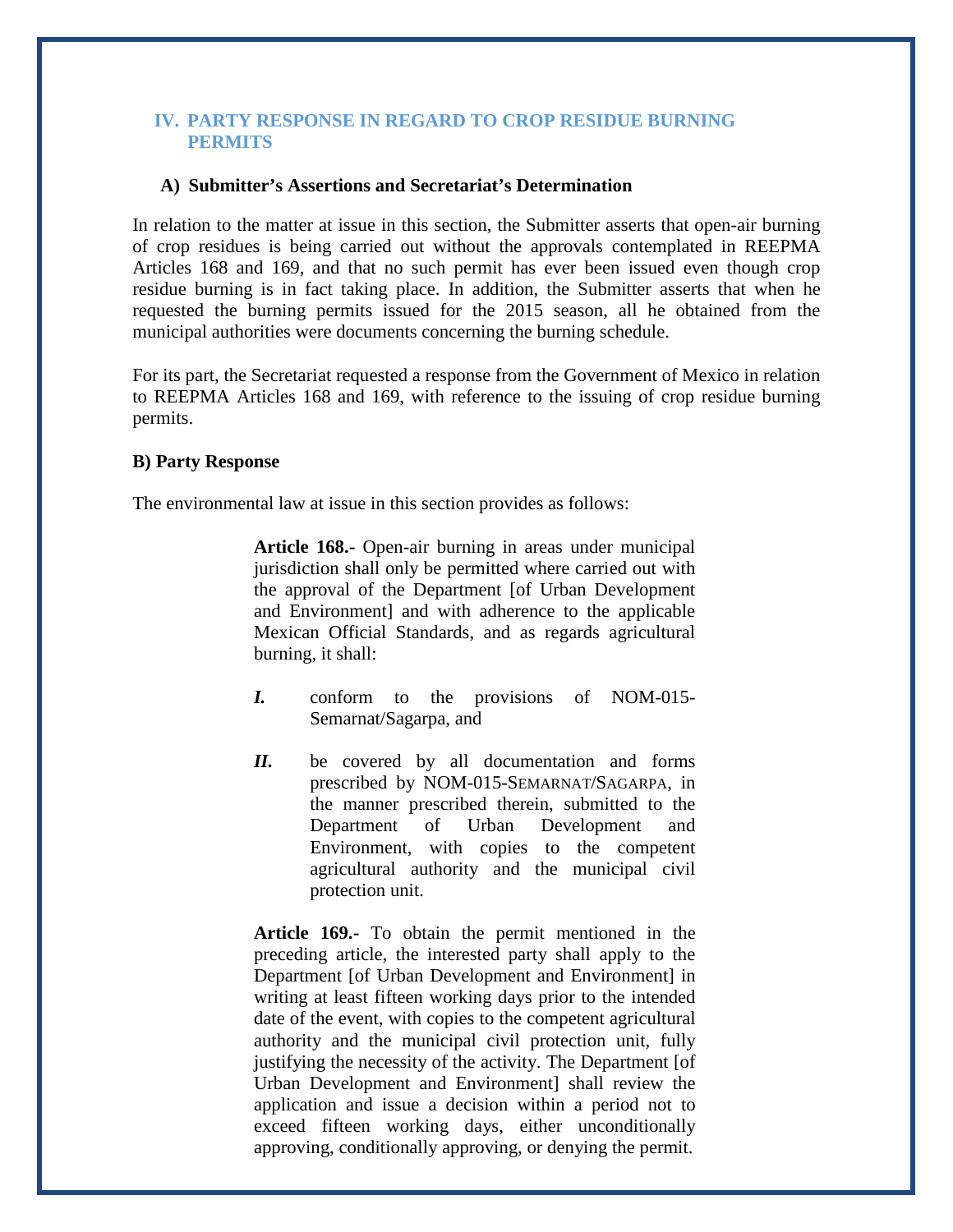On this issue, the Municipal Council of Caborca issued permits and approvals under the Program for open-air burning or combustion of plant matter in areas under municipal jurisdiction during the 2015–2016 season.

## **V. PARTY RESPONSE IN REGARD TO PUBLIC HEALTH HARM OR NUISANCE DURING OPEN-AIR BURNING**

#### **A) Submitter's Assertions and Secretariat's Determination**

In relation to alleged public health alteration, harm, or nuisance occurring during open-air burning, the Submitter asserts that this practice should be prohibited, since the local population complains of eye irritation, scratchy or burning throat, headaches, and other ailments during the burning season.

For its part, the Secretariat, in its Article 14(1)(2) Determination, requested a response from the Government of Mexico in relation to REEPMA Article 170, in connection with alleged public health alteration, harm, or nuisance during open-air burning.

#### **B) Party Response**

The environmental law at issue in this section provides as follows:

**Article 170.-** The Municipal Council shall not permit open-air burning where toxic pollutants are generated that may cause adverse health effects, harms, or nuisance in the exposed population, nor in the case of urban solid waste. Any permit that has been issued may be suspended, in whole or in part, temporarily or permanently, where an extraordinary contingency event is caused by the burning, or where environmental and meteorological conditions do not allow for adequate dispersal of the pollutants.

In this regard, the document attached hereto as **Appendix A** indicates that Public Health Jurisdiction no. 2 conducted an in-depth review to ascertain whether the smoke from asparagus burning is a risk factor to be considered in diseases of the respiratory tract, but found no significant evidence linking the two phenomena; it did, however, find a link between said public health impacts and the low temperatures prevailing during the season of the year when the burning takes place. It also found that there is an incidence of other types of diseases during the rest of the year, outside the burning season.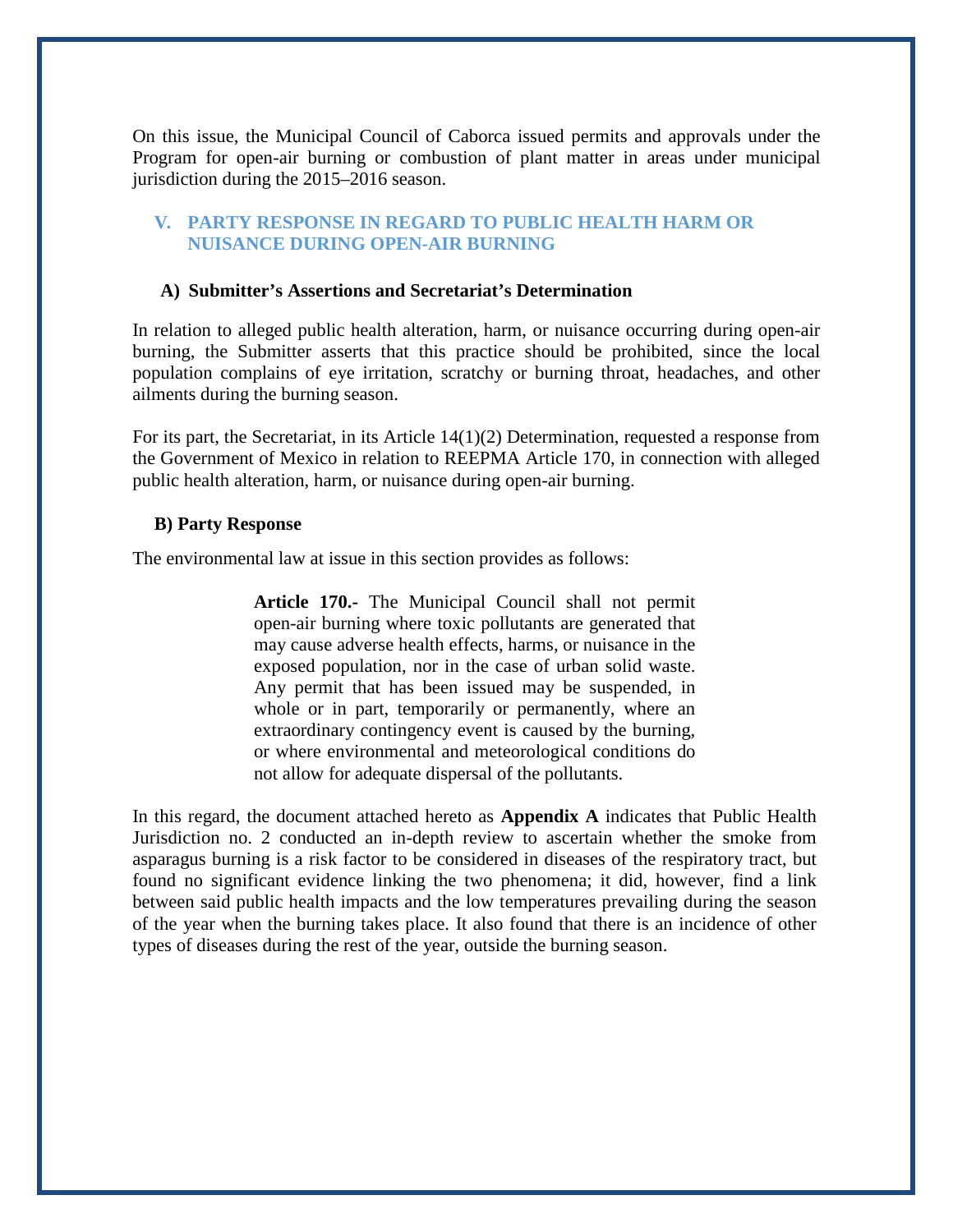Added to the foregoing is the fact, previously mentioned in this Party Response, that the Program establishes clear scheduling guidelines for burning, taking account of environmental and weather conditions so as to allow for adequate dispersal of pollutants, in accordance with REEPMA Article 170, but also in accordance with REEPMA Articles 144, 151, and 167.

## **VI. PARTY RESPONSE IN REGARD TO THE IMPLEMENTATION OF NOM–015**

## **A) Submitter's Assertions and Secretariat's Determination**

The Submitter asserts that the open-air burning of asparagus plants violates provisions of NOM–015, especially those of its sections relating to its object and scope of application, as well as the part of its technical appendix referring to burning schedules and smoke management.

For its part, the Secretariat requested a Party Response in relation to the effective enforcement of sections 4.0, 4.1.3, 4.1.14, 4.2, 5.1.3, 5.1.5, 5.2, 5.2.2, 7, and 7.4 of NOM– 015, as well as paragraphs 2.4.3 and 2.4.6 of Part III of the Technical Appendix to NOM– 015 on the Application of Burning Methods, which provisions are allegedly applicable to the burning of asparagus crop residues as mentioned in the Submission.

#### **B) Party Response**

In regard to the application of NOM–015 to the matters raised by the Submission, the Government of Mexico wishes the Submitter to understand that while this Mexican Official Standard does refer to fire use on agricultural land such as the land occupied by the asparagus crop in Caborca, Sonora, it clearly specifies that the object of the standard is to establish "technical specifications for fire use on forested land and agricultural land, **with a view to preventing and diminishing forest fires**" (emphasis added). Thus, while it is true that owners of agricultural land wishing to make use of fire must obey the provisions of NOM–015, it is also true that this Mexican Official Standard is not designed as a general regulation covering all uses of fire on agricultural land, but exclusively the possibility that fire on agricultural land may cause a forest fire due to its location near forest, which is not the case of the agricultural land in the municipality of Caborca.

It should also be noted that sections 5.1.3 and 5.15 (sic) of NOM–015 do not apply to the matters raised in the Submission, since they form a part of section 5.1 of NOM–015, which establishes the specifications for the use of fire on forested land, not agricultural land such as the land at issue in the Submission.

Notwithstanding that the focus and purpose of NOM–015 do not strictly coincide with the Submitter's assertions, the Submitter is hereby informed that, as noted in previous sections of this Party Response, the authorities of the Municipal Council of Caborca and other competent phytosanitary and human health authorities consider NOM–015 to be a guideline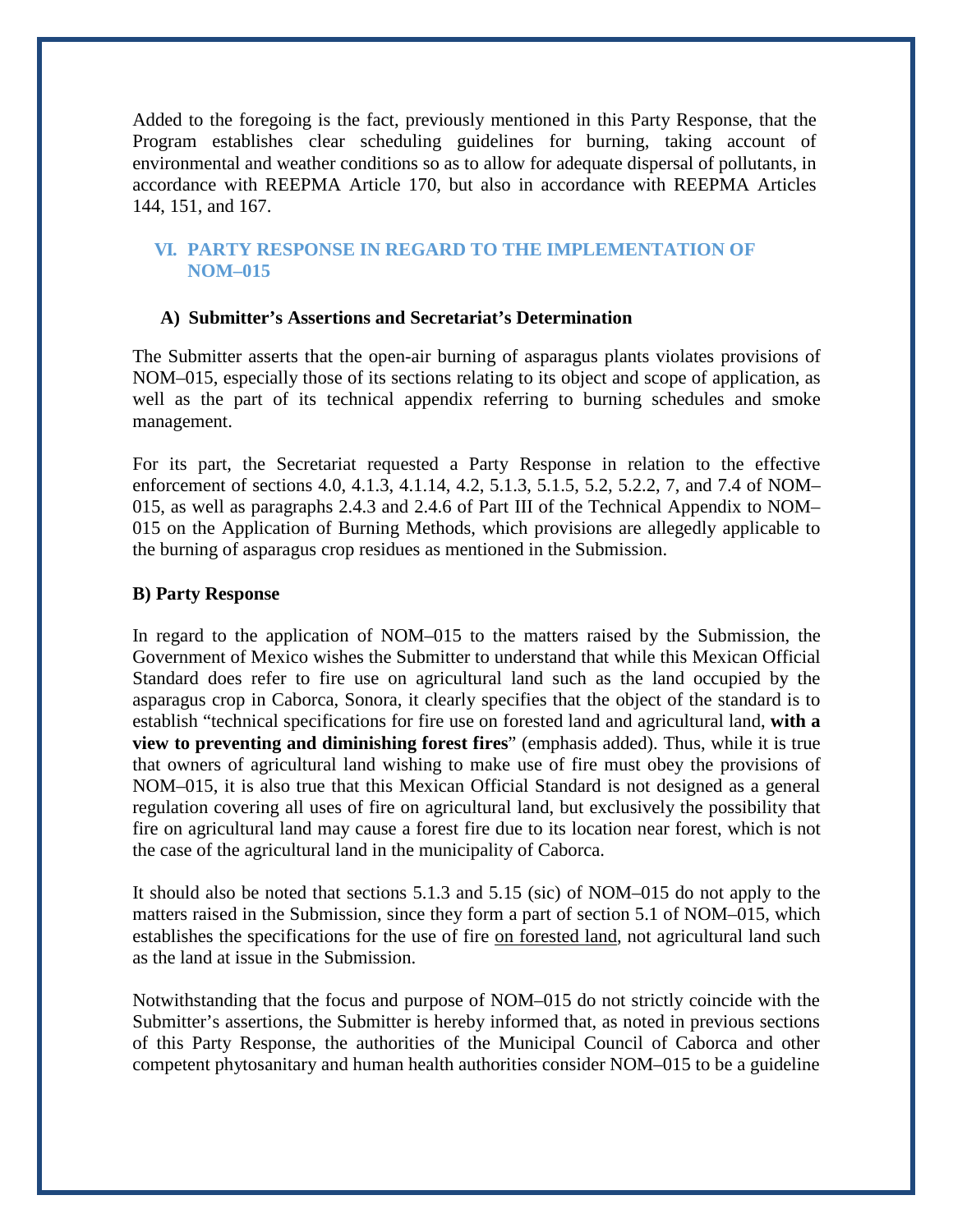and a reference framework for crop residue burning and have brought together under the Program some of its provisions relevant to the burning of asparagus plants, especially the provisions of section 4.0 relating to the use of fire.

Thus, as per sections 4.1.3 and 4.2 of NOM–015, the Program establishes a burning schedule, on which agricultural landowners enter the dates they plan to carry out burning as a means of notifying the competent authorities and other agricultural landowners and thereby ensuring that the burning is not carried out in a disorderly fashion, the purpose being to avert any risk of generating environmental contingencies caused by too many simultaneous burning events. In addition, section 4.1.14 of NOM–015, whose effective enforcement is called for in the Submission, forms a part of the General Provisions for Fire Use, which give the National Forests Commission (*Comisión Nacional Forestal*—Conafor) discretionary power to establish sites at which to monitor the effects of fire on **soil, water, wildlife, and flora** and to generate an information system with a view to disseminating information to guide decision making on fire use. This provision does not apply to the matters addressed by the Submission, since Conafor has no jurisdiction over agricultural land of the kind at issue in the Submission. In addition, since this section forms a part of the General Provisions, it is understood that these provisions apply to the taking of measures having to do with the object of the Mexican Official Standard, which, as stated, is to prevent forest fires resulting from fire use on forested and agricultural land, a matter not addressed by the Submission. Furthermore, the provision in question does not relate to the effects of fire use on air quality, the central issue of the Submission and the Submitter's assertions.

As regards sections 5.2 and 5.2.2 of NOM–015, the document attached to this Party Response as **Appendix A** indicates that Sagarpa, acting by CADER, the DDR, and Inifap, has been in contact with the asparagus growers of Caborca and has trained them in the use of fire and other alternatives for soil preparation and pest control. In this regard, Inifap has conducted studies on the effect of the burning of asparagus foliage during the harvest season, concluding that at sites where such burning did not take place, the harvest commenced six days later, production was poor, the marketing window was shifted accordingly, and growers could not get the best prices for their product. For this reason, Inifap considers the burning of crop residues to be part of the "technology package" for asparagus, this practice being necessary for the elimination of disease propagules and for breaking the biological cycle of the main pests and diseases affecting this crop.

In regard to the assertions concerning the enforcement of sections 2.4.3 and 2.4.6 of the Technical Appendix to NOM–015, the Submitter is hereby informed that:

a) Section 2.4.3 provides that the burning schedule is preferentially during morning hours, no later than 11:00 a.m., when wind speed is below 10 kilometers per hour and relative humidity is above 40%. On this point, the provisions of the Program establish that the burning must be carried out during morning hours, but according to a schedule running from 11:00 a.m. to 3:00 p.m., these being considered the hours with the most optimal burning conditions, in view of the specific climatology of the region.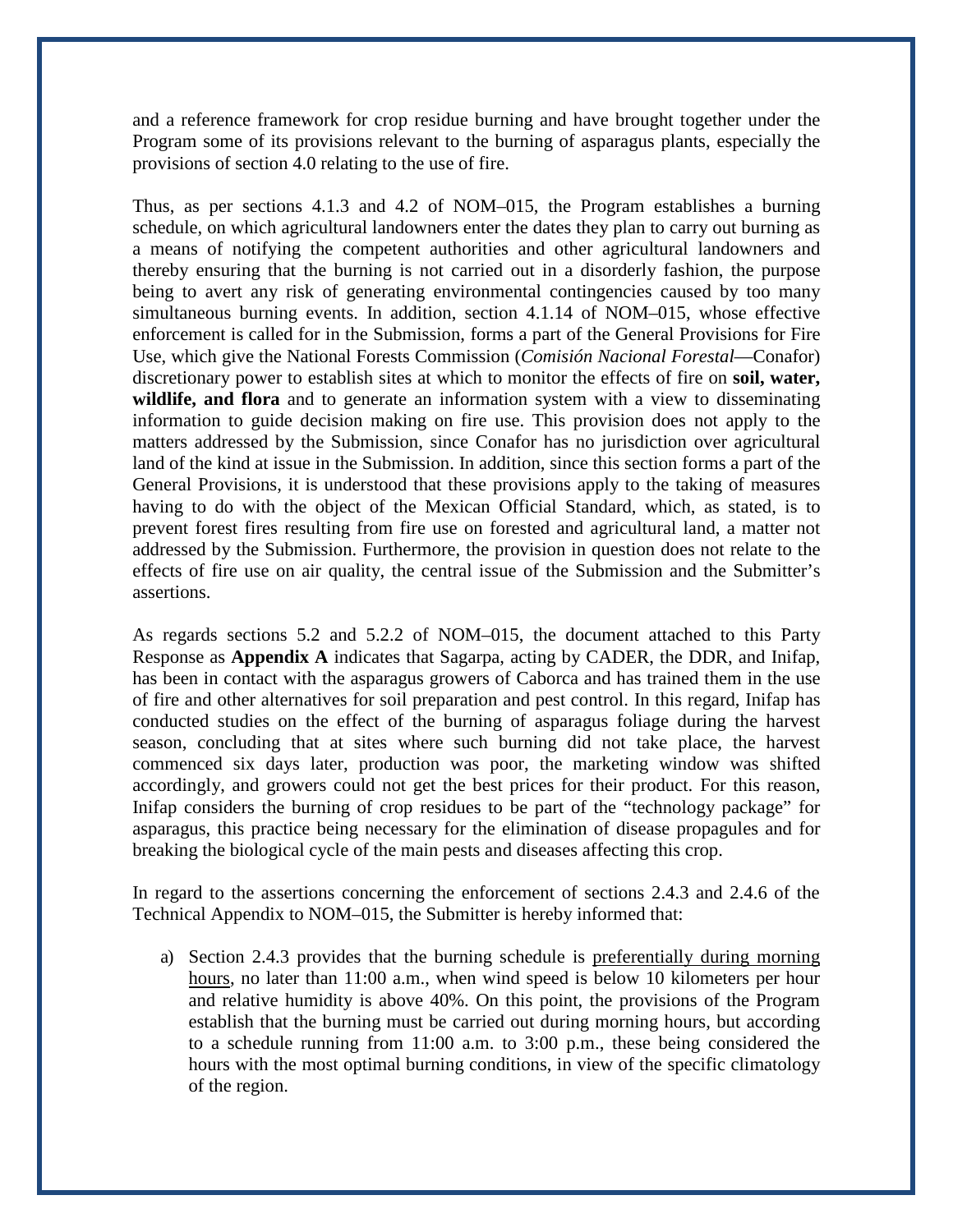b) Section 2.4.6 provides that, where burning takes place, smoke dispersal management must be considered for land less than 10 kilometers from human settlements and sensitive infrastructure, and that winds must be blowing away from such settlements so as to avert harm to persons. The document attached hereto as **Appendix A** indicates that the Local Phytosanitary Committee analyzed the results of the controlled burning programs from years prior to 2015–2016, devoting specific study to issues relating to the appropriate burning schedule and variables such as wind speed and direction.

In addition, it is hereby noted that section 7.4 of NOM–015 does not apply to the use of fire at issue in the Submission. This is because, as explained above, the object of NOM–015 is to establish a fire use method for the purpose of preventing forest fires. Section 7.4 of NOM–015 provides that violations under the standard shall be sanctioned in accordance with the Mexican Sustainable Forestry Act (*Ley General de Desarrollo Forestal Sustentable*—LGDFS), which does not apply to agricultural land nor to the types of fire use addressed by the Submission. LGDFS Articles 13 paragraph XIV, 55 paragraph IX, 122, and 163 paragraphs VIII and IX exclusively regulate agricultural land adjacent to forest ecosystems and fire uses related to agricultural activities that may affect forest ecosystems. Therefore, while Sagarpa and the Ministry of the Environment and Natural Resources (*Secretaría de Medio Ambiente y Recursos Naturales*—Semarnat) are responsible for the enforcement of NOM–015, the Federal Attorney for Environmental Protection (*Procuraduría Federal de Protección al Ambiente*—Profepa) is only responsible for responding to complaints that relate to controlled burning on forested or preferentially forested land.

Therefore, NOM–015 is not the legal basis for inspection and surveillance or for the application of sanctions in the case of violations committed in connection with the type of burning at issue in the Submission; rather, this legal basis is provided by municipal provisions (such as the Program and the REEPMA) and any applicable state-level provisions. Consequently, any complaints filed with Profepa in connection with the burning of crop residues were relayed to Proaes for processing. In regard to the complaints relayed by Profepa to Proaes (one dated 7 January 2014 and another dated 2 December 2015), Proaes states that in the first case it made an inspection visit to the site but did not observe any burning taking place, and that in the second case it opened a file for processing. This information is attached to this Party Response as **Appendix B**.

## **VII. CONCLUSIONS**

From the Government of Mexico's response to the assertions contained in the Revised Submission, the following may be concluded:

Even though the municipality of Caborca lacks the equipment and technology necessary to measure pollutants emitted by asparagus crop residue burning, measures have been taken to reduce, control, and monitor air pollution emissions from this